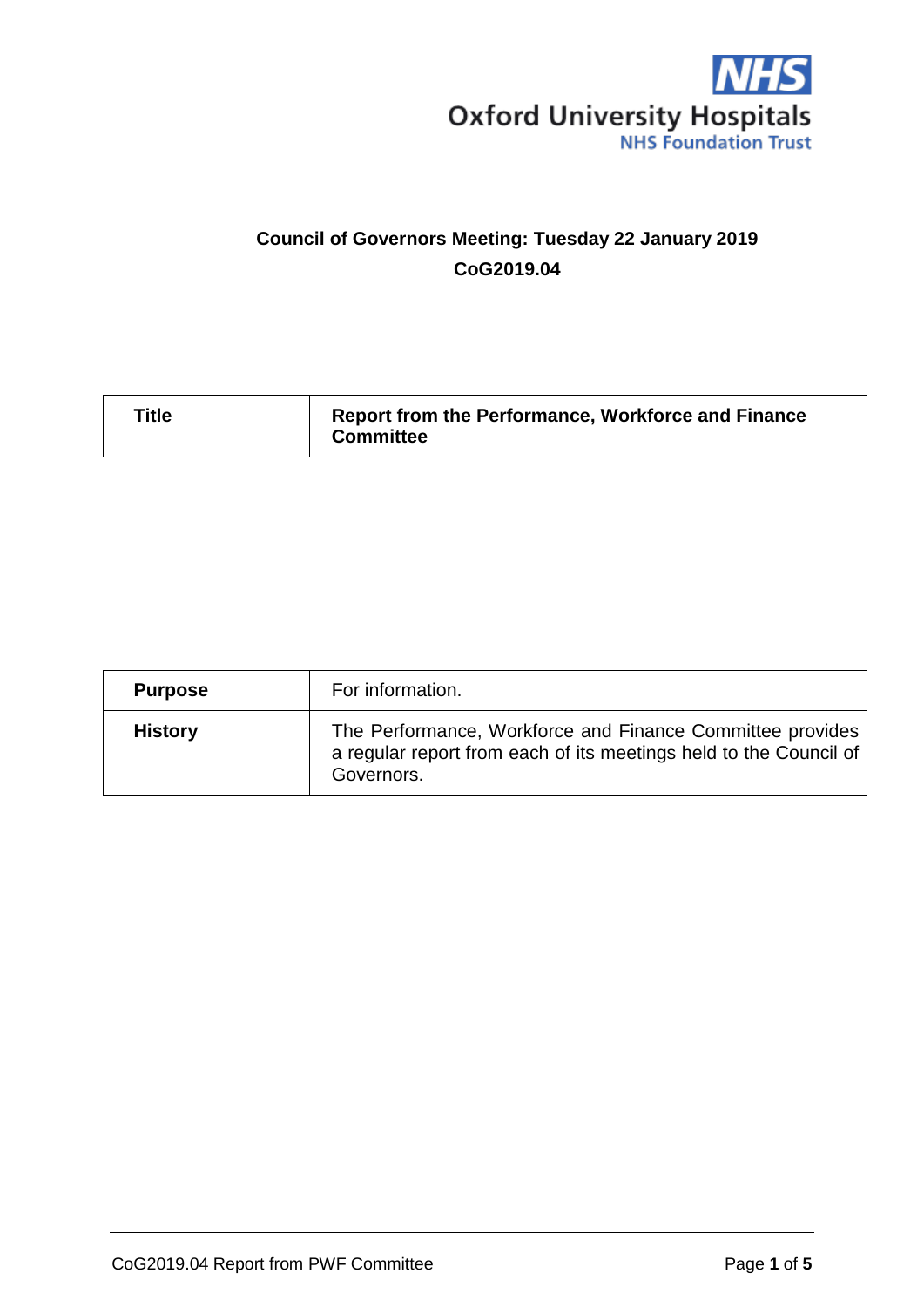## **Report from Performance, Workforce and Finance Committee**

- 1. Since the Council of Governors last met on 20 November 2018, the Performance, Workforce and Finance Committee has met once on 26 November. The approved minutes from the meeting held on 23 July 2018 are appended.
- 2. At its meeting on 20 November, the Committee received its regular report from the Chairman of the Finance and Performance Committee of the Board. This included an update on performance against key standards.
- 3. In addition, the Director of Improvement and Culture attended to present an update on actions following the 2017 staff survey.
- 4. Oxfordshire's Deputy Winter Director attended to provide the Committee with an overview of the 2018/19 winter plan.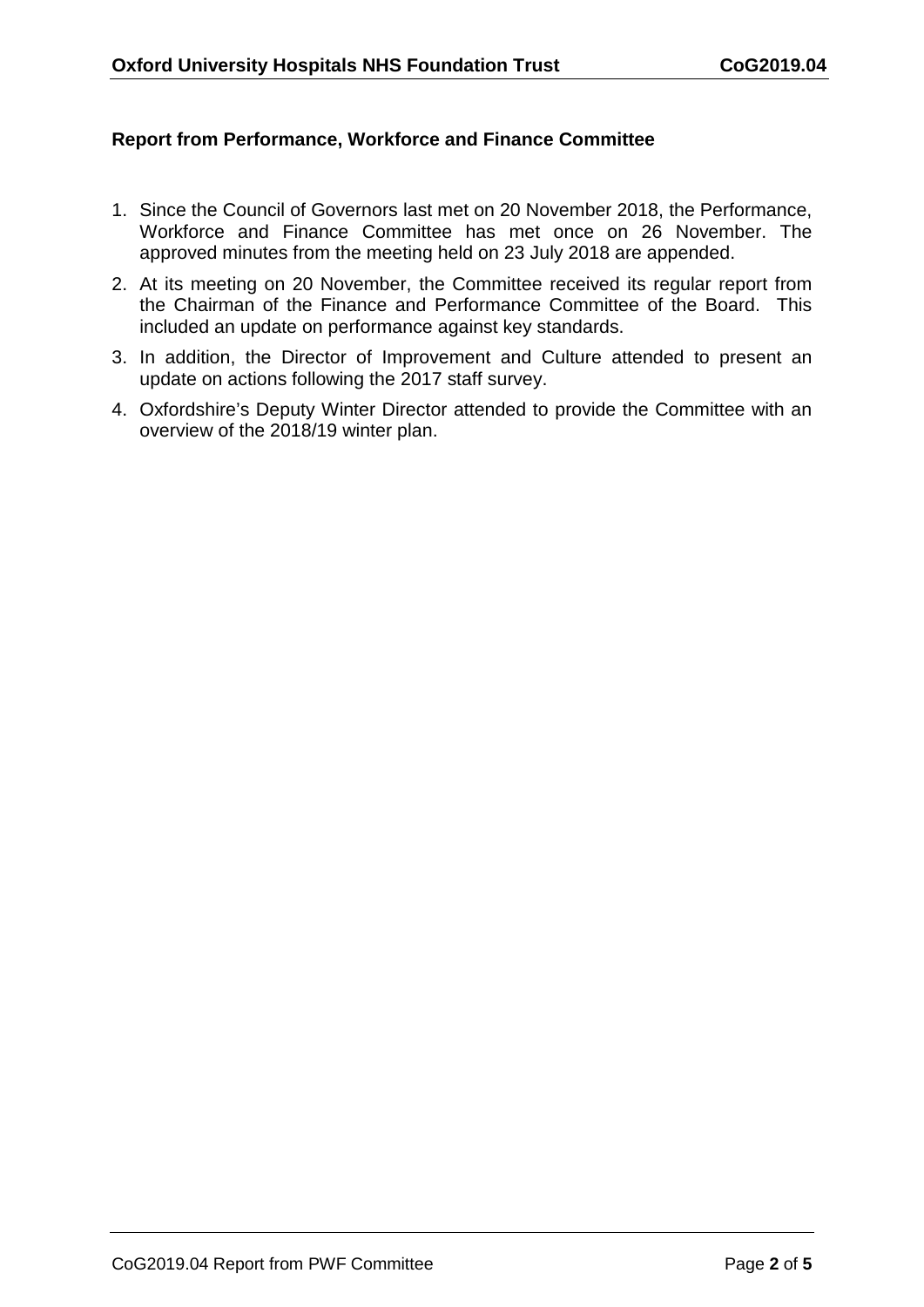# **Council of Governors' Performance, Workforce and Finance Committee**

Minutes of the meeting held on Monday, 23 July 2018 at 14:00 to 16:00 in the Board Room, Level 3, John Radcliffe Hospital.

| <b>Present:</b>   | Dr Cecilia Gould          |           | CG Public Governor, Oxford City (Chair)                                             |
|-------------------|---------------------------|-----------|-------------------------------------------------------------------------------------|
|                   | <b>Mr Martin Havelock</b> | MH.       | Public Governor, Vale of the White Horse                                            |
|                   | Mr Mariusz Zabrzynski     | MZ.       | <b>Staff-Governor, Non-Clinical</b>                                                 |
| In attendance:    | <b>Mr Geoffrey Salt</b>   | GS.       | Non-Executive Director and Chairman of<br>the Finance and Performance Committee     |
|                   | Ms Marilyn Rackstraw      | MR.       | Corporate Governance Manager                                                        |
|                   | Dr Neil Scotchmer         | NS.       | Deputy Head of Corporate Governance                                                 |
|                   | Mr Peter Knight           | PK.       | Chief Information and Digital Officer [for<br>Item 6]                               |
| <b>Apologies:</b> | Ms Susan Polywka          | <b>SP</b> | <b>Head of Corporate Governance</b>                                                 |
|                   | <b>Mr Brian Souter</b>    | <b>BS</b> | Public<br>Buckinghamshire,<br>Governor,<br>Berkshire, Wiltshire and Gloucestershire |
|                   | Mr Tommy Snipe            | TS        | <b>Staff Governor, Non-Clinical</b>                                                 |

## *The minutes are produced in the order of the agenda*

#### **CoGPWF/18/07/01 Welcome, apologies and declarations of interest**

Apologies were received from Susan Polywka, Tommy Snipe and Brian Souter.

## **CoGPWF/18/07/02 Minutes of the meeting held on 29 May 2018**

The minutes of the meeting held on 29 May 2018 were accepted as a true and accurate record of the meeting.

#### **CoGPWF/18/07/03 Matters arising**

#### • **Theatre Utilisation**

It was agreed that an update should be scheduled for a future meeting. It was confirmed that the Trust were working with NHSI on a suite of improvement options, and therefore it was suggested that an update on productivity overall be presented at a future meeting.

## **Action: JDr**

## **CoGPWF/18/07/04 Report from the Finance and Performance Committee [F&PC] Chairman**

Geoff Salt (Chair of F&PC) presented the report from the Finance and Performance Committee's meeting held on 13 June 2018.

The following points were highlighted from the meeting;

- − In June 2018, 1,191 patients waited for over four hours from arrival to admission, transfer or discharge from OUH's Emergency Departments. This was 390 fewer than in May and Trust's four-hour wait performance improved from 88.63% in May to 91.08% in June.
- − No patients waited over 12 hours from a decision to admit to admission in April, May or June.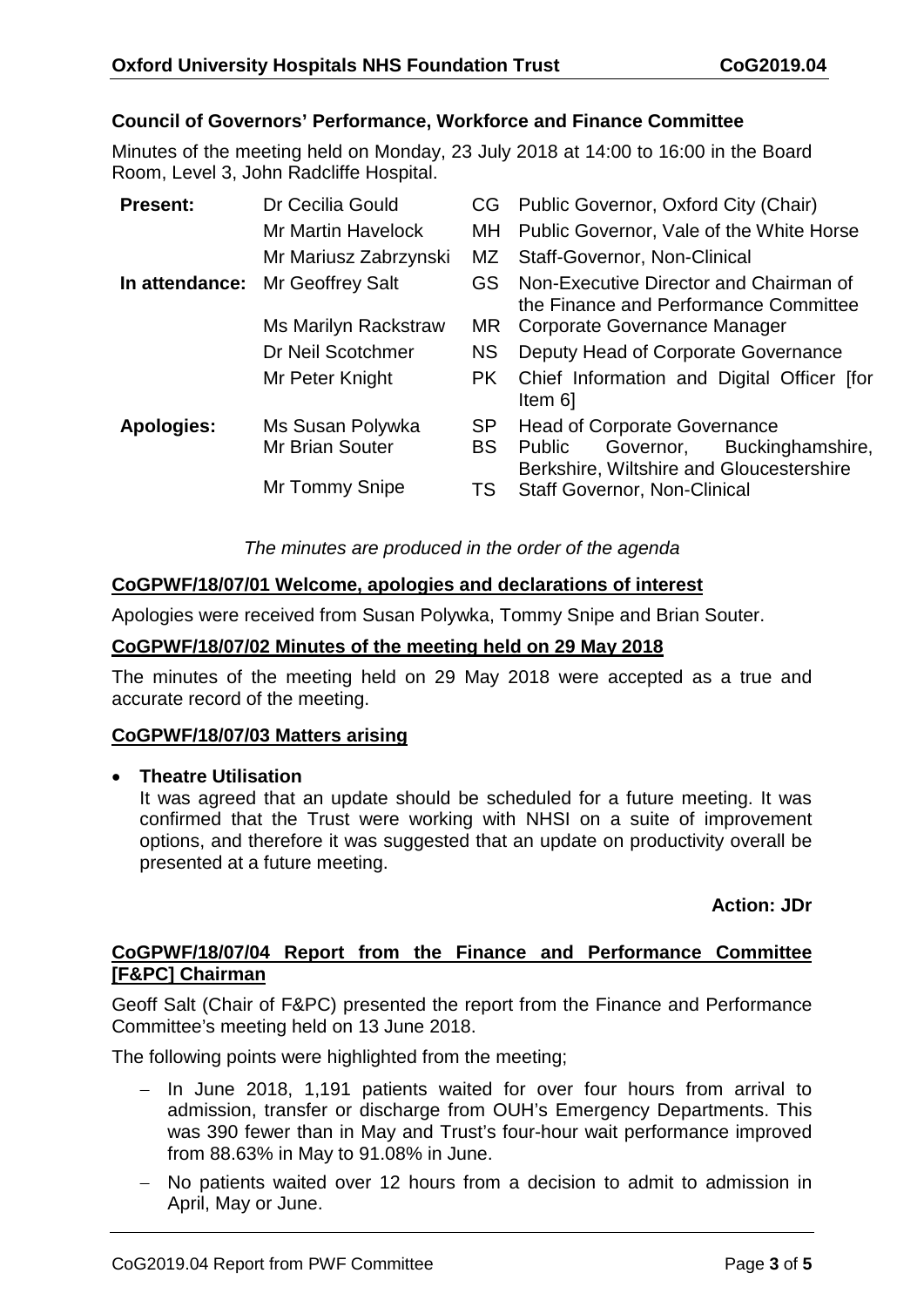- − Numbers of beds occupied began to reduce in mid-May but staffing shortages and associated temporary bed closures have meant that bed occupancy remains high.
- − On 31 May 2018, 7,555 of 52,657 patients on incomplete elective care pathways at OUH were waiting for over 18 weeks.
- − 85.65% of people awaiting planned care were waiting for less than 18 weeks.
- − Over 52-week waits in Gynaecology grew from 152 in April to 162 in May. Another 25 patients were waiting for over 52 weeks for treatment in other specialties.
- − Four cancer waiting time standards were not met in April, including 31 days to first treatment and waits for subsequent surgery. Loss of operating theatre capacity puts future delivery of the surgical wait standard at risk unless mitigating action is taken.
- − Performance on the six-week standard for diagnostic waits was outside the national standard in May 2018 at 2.52%, with particular pressures in MRI, Audiology, Myocardial perfusion scans (Cardiology) and Cystoscopy.
- − The national standard for VTE assessment was met in May, as was the standard for providing care for inpatients with stroke on a dedicated stroke unit.
- − Month 2 (May) EBITDA is +£1.9m, a £1.6m increase on Month 1 (April) of 18/19.
- − Month 2 (May) EBITDA was £0.3m below plan.
- − Year to date EBITDA is +£2.2m, £0.7m below plan.
- − On a Control Total (surplus / deficit) basis, the year to date performance was a deficit of -£7.5m, £0.7m below plan.
- − Cash was £27.6m at month end, £18.2m below plan due delayed payment of 2017/18 Sustainability and Transformation Funding and non-payment of 2017/18 commissioning over performance by NHS England.
- − Capital expenditure was £2.6m at month end, £1.0m below plan due to less spend on Global Digital Exemplar (£0.6m) and Estates General (£0.7m) than expected.
- − Year to date performance gives an NHS Improvement Use of Resource metric for Finance as 3, highlighting a potential need for support.

It was noted that many of the deliverables remained dependant on system working and collective ownership. GS suggested that someone from the system come to the next meeting of the committee to present an update on any further developments. It was stated that the expectation was for the system to be fully up and running by 1 April 2019.

It was suggested that a seminar be scheduled with Oxford Health Governors, OUH Governors.

## **Action: ??**

MH enquired as to whether there was a degree of confidence going forward in the NHSI plans that had been drawn up. GS confirmed that DFC had asked that a NED